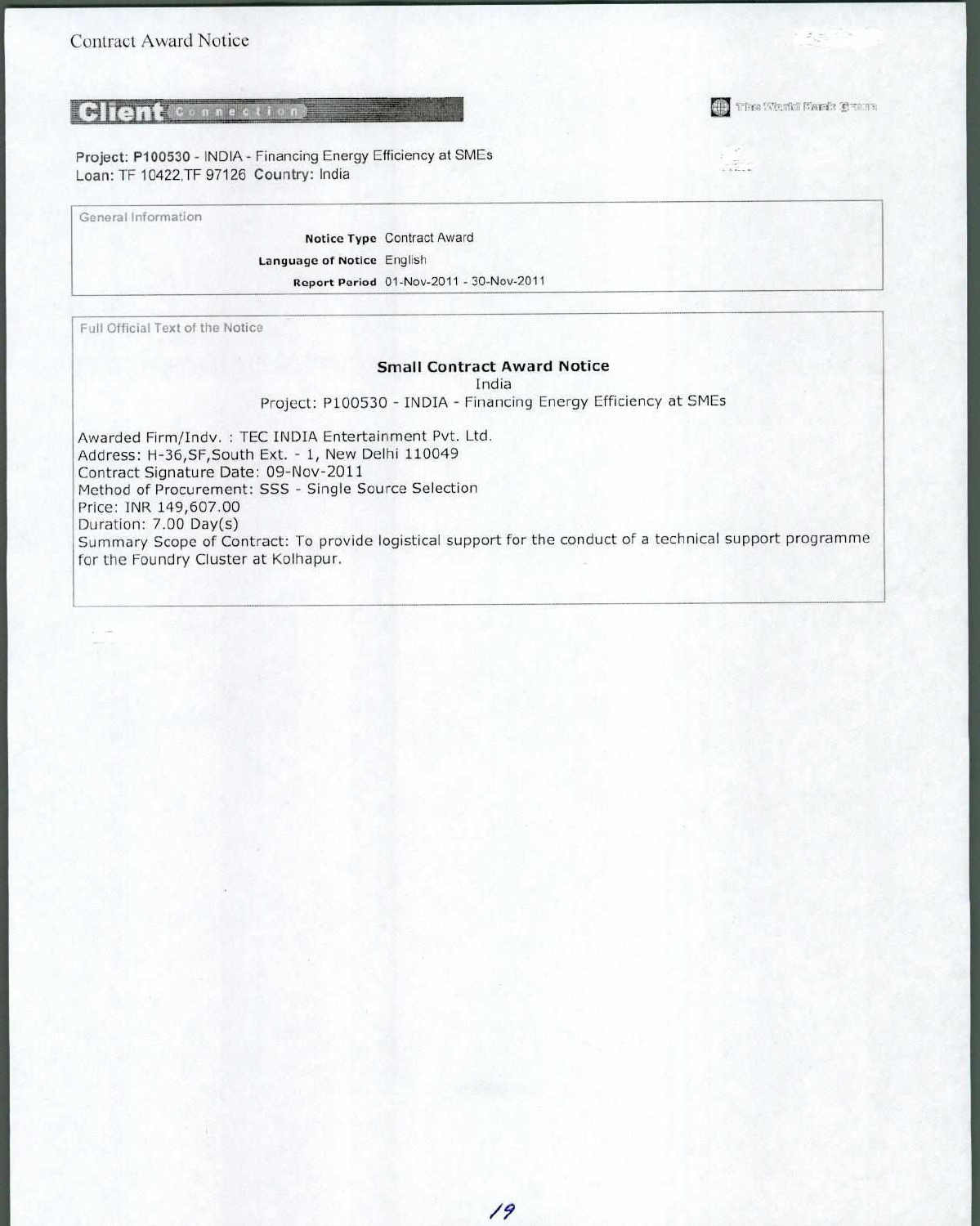## **Client**connection

Project: P100530 - INDIA - Financing Energy Efficiency at SMEs Loan: TF 10422,TF 97126 Country: India

General Information

Notice Type Contract Award Language of Notice English Report Period 01-Jul-2011 - 30-Sep-2011

Full Official Text of the Notice

#### **Small Contract Award Notice**

III) The World Bank Grens

India

Project: P100530 - INDIA - Financing Energy Efficiency at SMEs

Awarded Firm/Indv. : M/S EMT International Address: A-11/8, Vasant Vihar Contract Signature Date: 19-Jul-2011 Method of Procurement: SSS - Single Source Selection Price: INR 248,175.00 Duration: 1 Day(s) Summary Scope of Contract: To conduct a technical workshop at Ankleshwar on 21st July 2011 for MSME units from the Chemical cluster covering technological interventions, their economic feasibility, and sources of financing.

20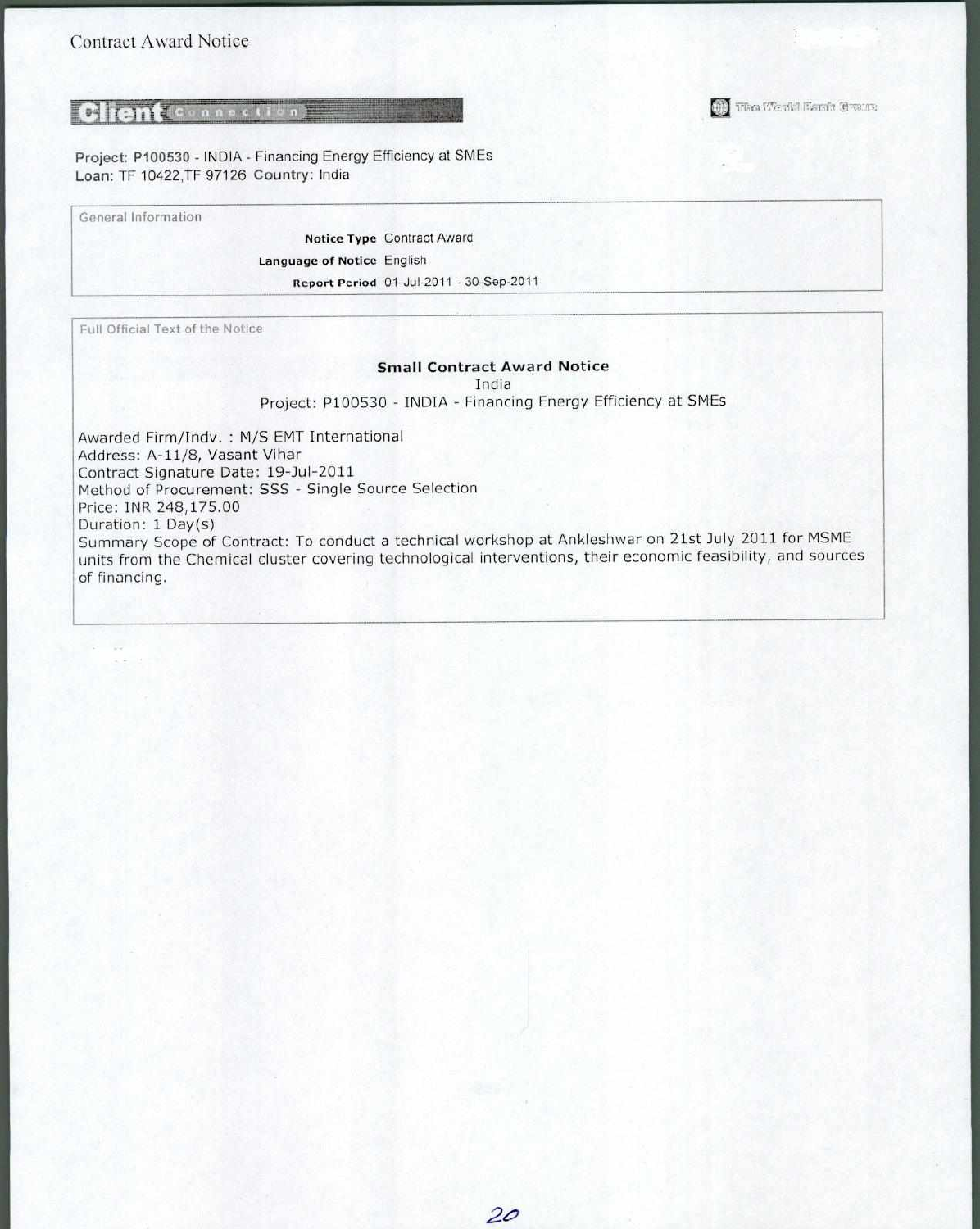The World Bends Cream

## **Client** Connection

Project: P100530 - INDIA - Financing Energy Efficiency at SMEs Loan: TF 10422,TF 97126 Country: India

General Information

Notice Type Contract Award Language of Notice English Report Period 02-May-2011 - 31-May-2011

Full Official Text of the Notice

#### **Small Contract Award Notice**

India

Project: P100530 - INDIA - Financing Energy Efficiency at SMEs

Awarded Firm/Indv. : Individual Consultant Country: India Contract Signature Date: 18-May-2011 Method of Procurement: INDV - Individual Price: INR 72,000.00 Duration: 2.00 Month(s) Summary Scope of Contract:Short term contract for Media Consultant awarded to Mr. B. Anil Kumarfor two months on a remuneration of INR 3600 per day for providing services for a minimum of 10 days per month.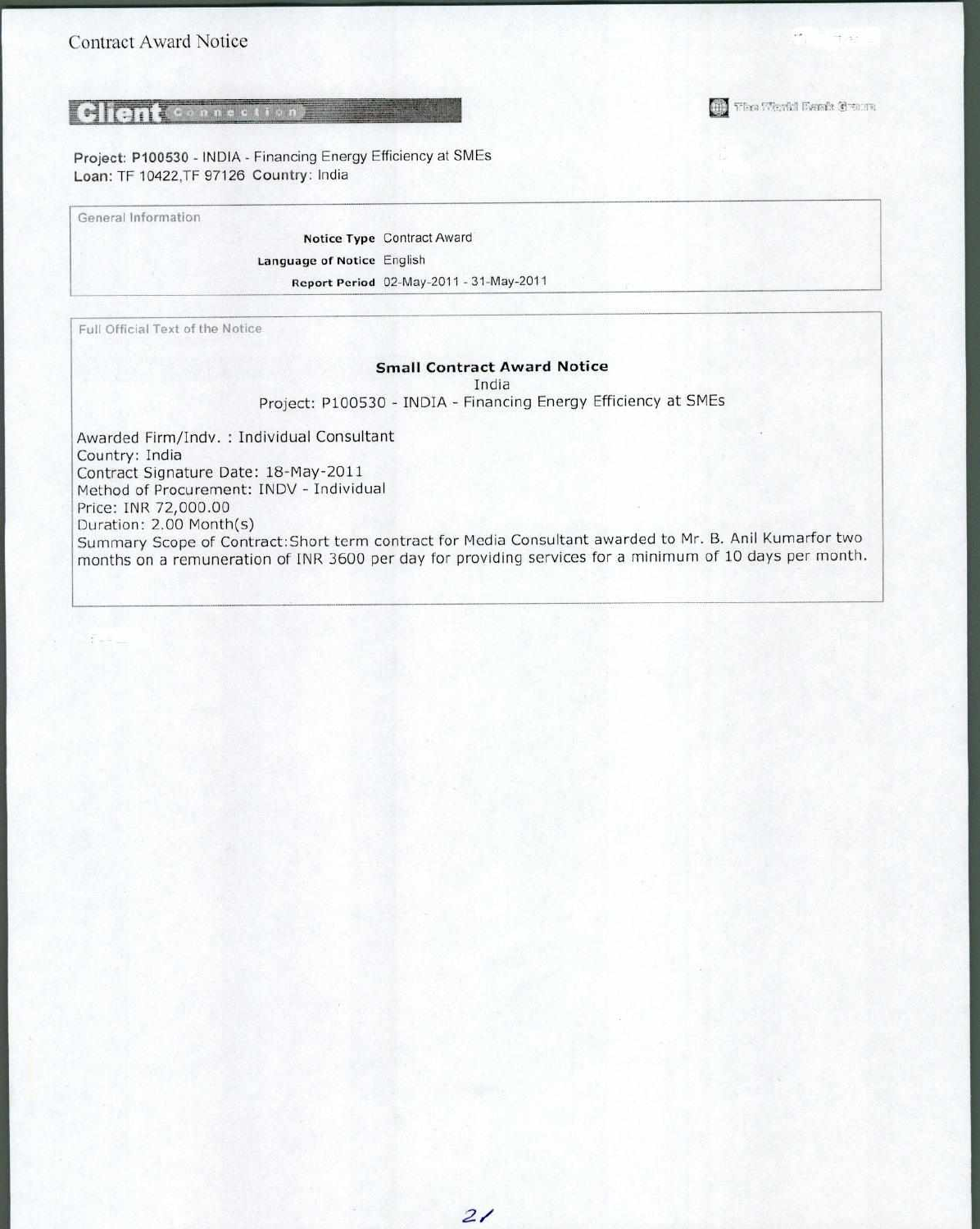## **Client Connection**

Project: P100530 - INDIA - Financing Energy Efficiency at SMEs Loan: TF 10422,TF 97126 Country: India

General Information

Notice Type Contract Award Language of Notice English Report Period 01-Jan-2011 - 31-Mar-2011

Full Official Text of the Notice

#### **Small Contract Award Notice**

**(iii)** The Weakl Bands Crown

India

Project: P100530 - INDIA - Financing Energy Efficiency at SMEs Report Period: 01-Jan-2011 - 31-Mar-2011

Awarded Firm/Indv. : WINROCK INTERNATIONAL INDIA Address: 788, Udyog Vihar, Phase V, Gurgaon Contract Signature Date: 23-Mar-2011 Method of Procurement: SSS - Single Source Selection Price: INR 242,660.00 Duration: 1 Day(s) Summary Scope of Contract: To conduct a technical workshop at Kolhapur on 13.5.2011 for MSME units from the Foundry cluster covering technological interventions, their economic feasibility, & sources of financing.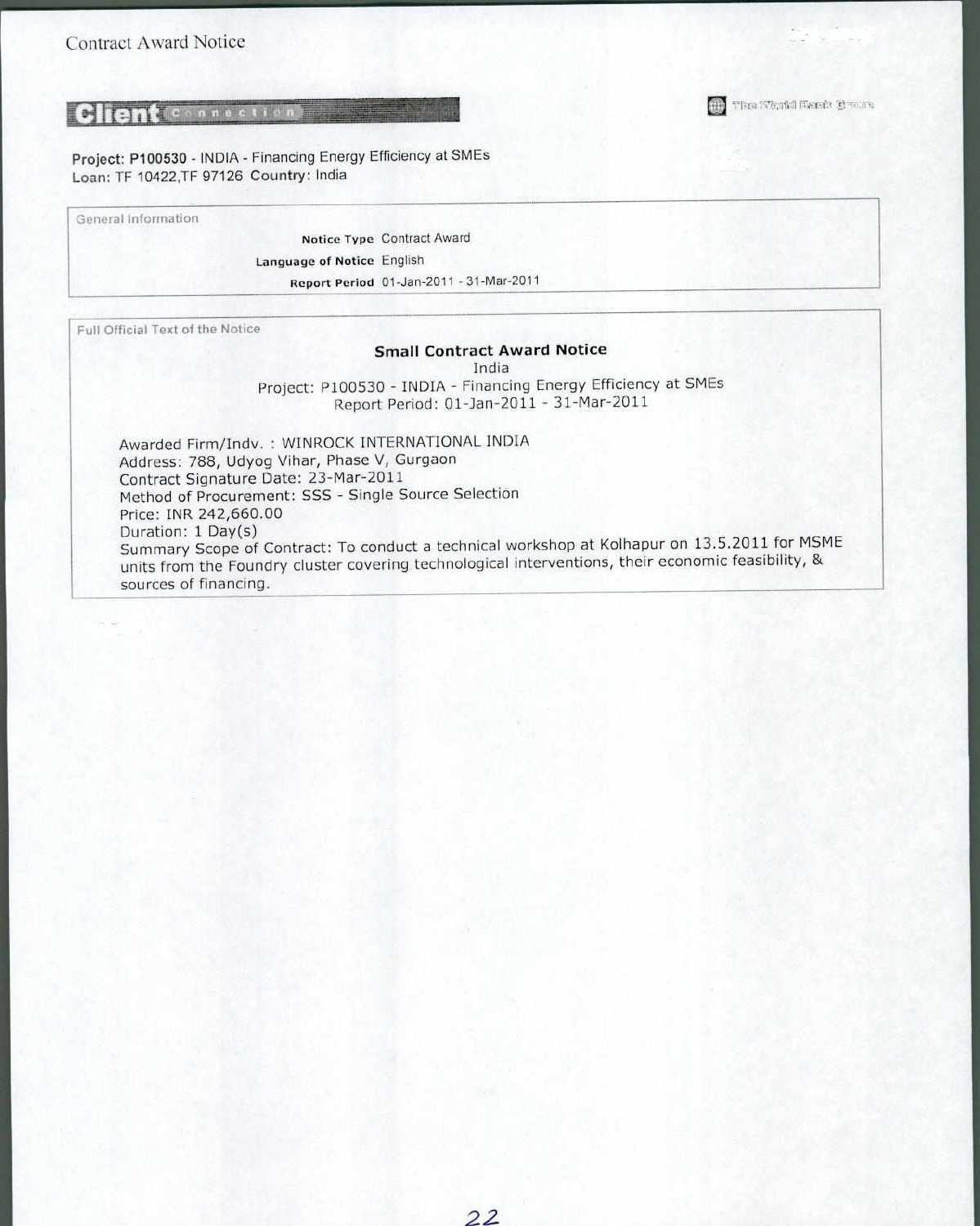## **Client** Connection

Project: P100530 - INDIA - Financing Energy Efficiency at SMEs Loan: TF 10422,TF 97126 Country: India

General Information

Notice Type Contract Award Language of Notice English Report Period 01-Jan-2011 - 31-Mar-2011

Full Official Text of the Notice

#### **Small Contract Award Notice**

India

Project: P100530 - INDIA - Financing Energy Efficiency at SMEs Report Period: 01-Jan-2011 - 31-Mar-2011

Awarded Firm/Indv. : WINROCK INTERNATIONAL INDIA Address: 788, Udyog Vihar, Phase V, Gurgaon Contract Signature Date: 23-Mar-2011 Method of Procurement: SSS - Single Source Selection Price: INR 242,660.00 Duration: 1.00 Day(s) Summary Scope of Contract: To conduct a technical workshop at Tirunelveli for MSME units from the Lime Kiln cluster covering technological interve n tions, their economic feasibility, & sources of financing.

*23* 

The West Bank Create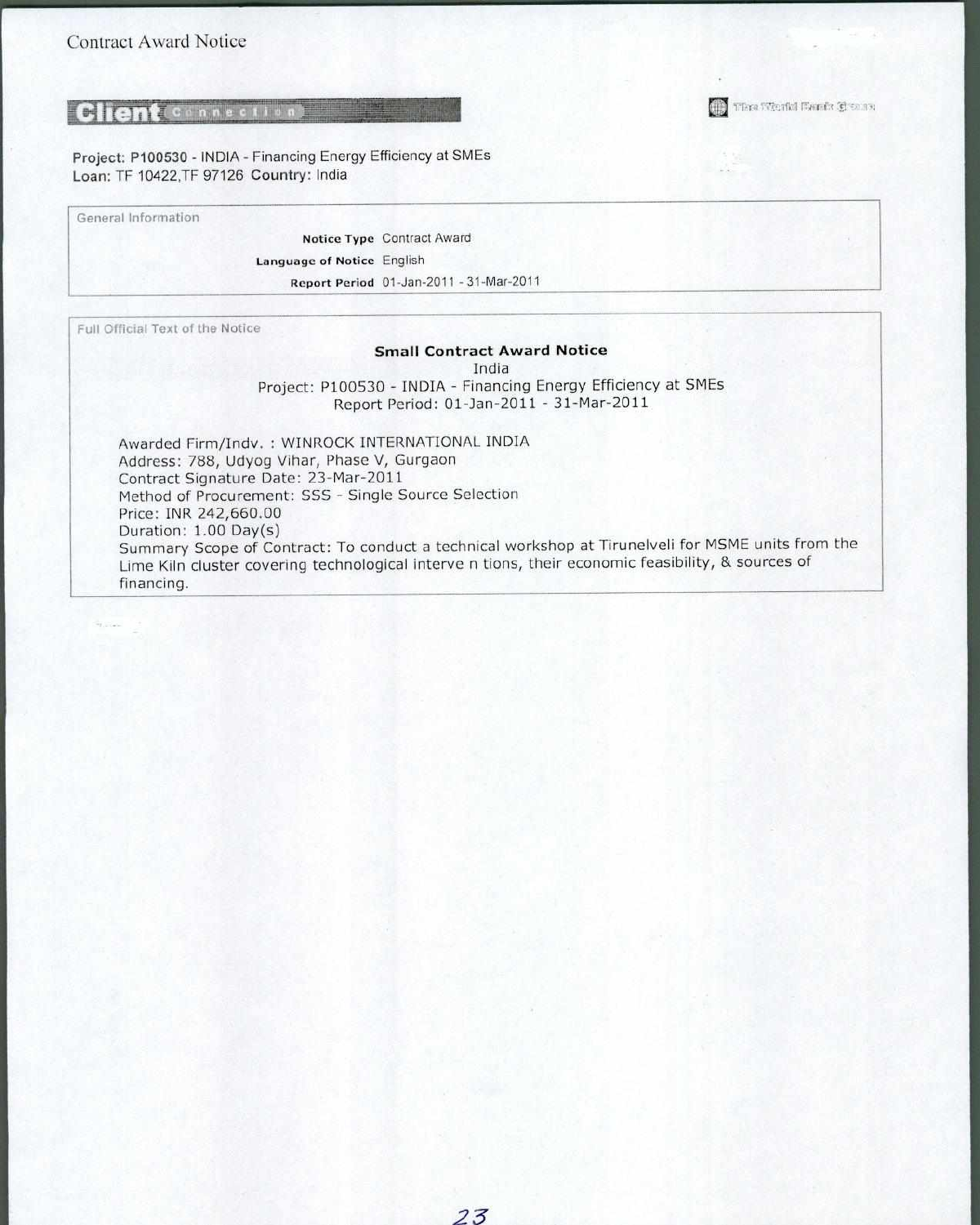## **Client** Connection

Project: P100530 - INDIA - Financing Energy Efficiency at SMEs Loan: TF 10422,TF 97126 Country: India

General Information

Notice Type Contract Award Language of Notice English Report Period 01-Oct-2009 - 31-Oct-2011

Full Official Text of the Notice

#### **Small Contract Award Notice**

India

Project: P100530 - INDIA - Financing Energy Efficiency at SMEs

Awarded Firm/Indv. : Individual Consultant Country: India Contract Signature Date: 29-Oct-2009 Method of Procurement: INDV - Individual Price: INR 5,242,211.00 Duration: 2.30 Year(s) Summary Scope of Contract: Knowledge Mgmt. Specialist. The Contract of Mr. Saurabh Yadav, effective from 19.02.2010 under project financing, was rene wable annually with an increment of 5% subject to satisfactory performance.

Awarded Firm/Indv. : Individual Consultant Country: India Contract Signature Date: 26-Aug-2010 Method of Procurement: INDV - Individual Price: INR 7,508,774.00 Duration: 4.40 Year(s) Summary Scope of Contract: Energy & Environment Specialist. The Contract of Mr. Vishal Aggarwal, effective from 02.08.2010, is renewable on annua I basis with an increment of 5% subject to satisfactory performance.

Awarded Firm/Indv. : Individual Consultant Country: India Contract Signature Date: 26-Aug-2010 Method of Procurement: INDV - Individual Price: INR 652,903.00 Duration: .70 Year(s) Summary Scope of Contract: Manager Media & Awareness. The Contract of Ms. Anuradha Das, effective from 01.07.2010, lapsed on 22.03.2011 on accoun t of her resignation.

Awarded Firm/Indv. : Individual Consultant Country: India Contract Signature Date: 26-Aug-2010 Method of Procurement: INDV - Individual Price: INR 4,979,596.00 Duration: 4.50 Year(s) Summary Scope of Contract: Finance Management Specialist. The Contract of Mr. Saumyendra Kumar Dey, effective from 12.07.2010, is renewable on annual basis with an increment of 5% subject to satisfactory performance.

Awarded Firm/Indv. : Individual Consultant

The World Bank Brous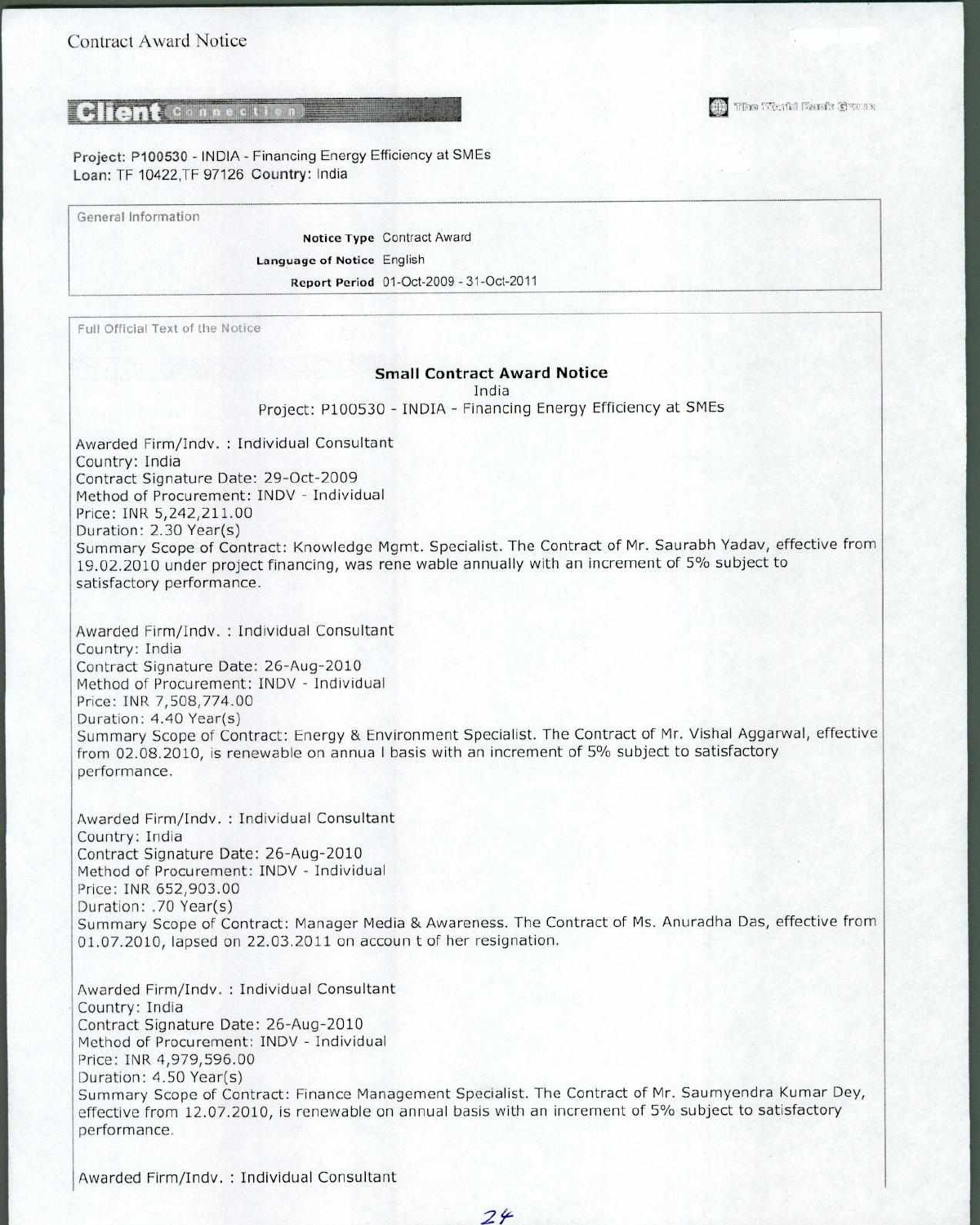### Contract Award Notice

Country: India Contract Signature Date: 18-Oct-2010 Method of Procurement: INDV - Individual Price: INR 1,595,806.00 Duration: 1.50 Year(s) Summary Scope of Contract: Procurement Specialist. The Contract of Mr. Subrata Lahiri was for an initial period of 1 year renewable with an increment of 5% subject to satisfactory performance.

Awarded Firm/Indv. : Individual Consultant Country: India Contract Signature Date :19-Sep-2011 Method of Procurement: INDV - Individual Price: INR 3,269,868.00 Duration: 3.30 Year(s) Summary Scope of Contract: Manager Media & Awareness. The Contract of Mr. Bhavesh Swami, effective from 03.10.2011, is renewable on annual basis with an increment of 5% subject to satisfactory performance.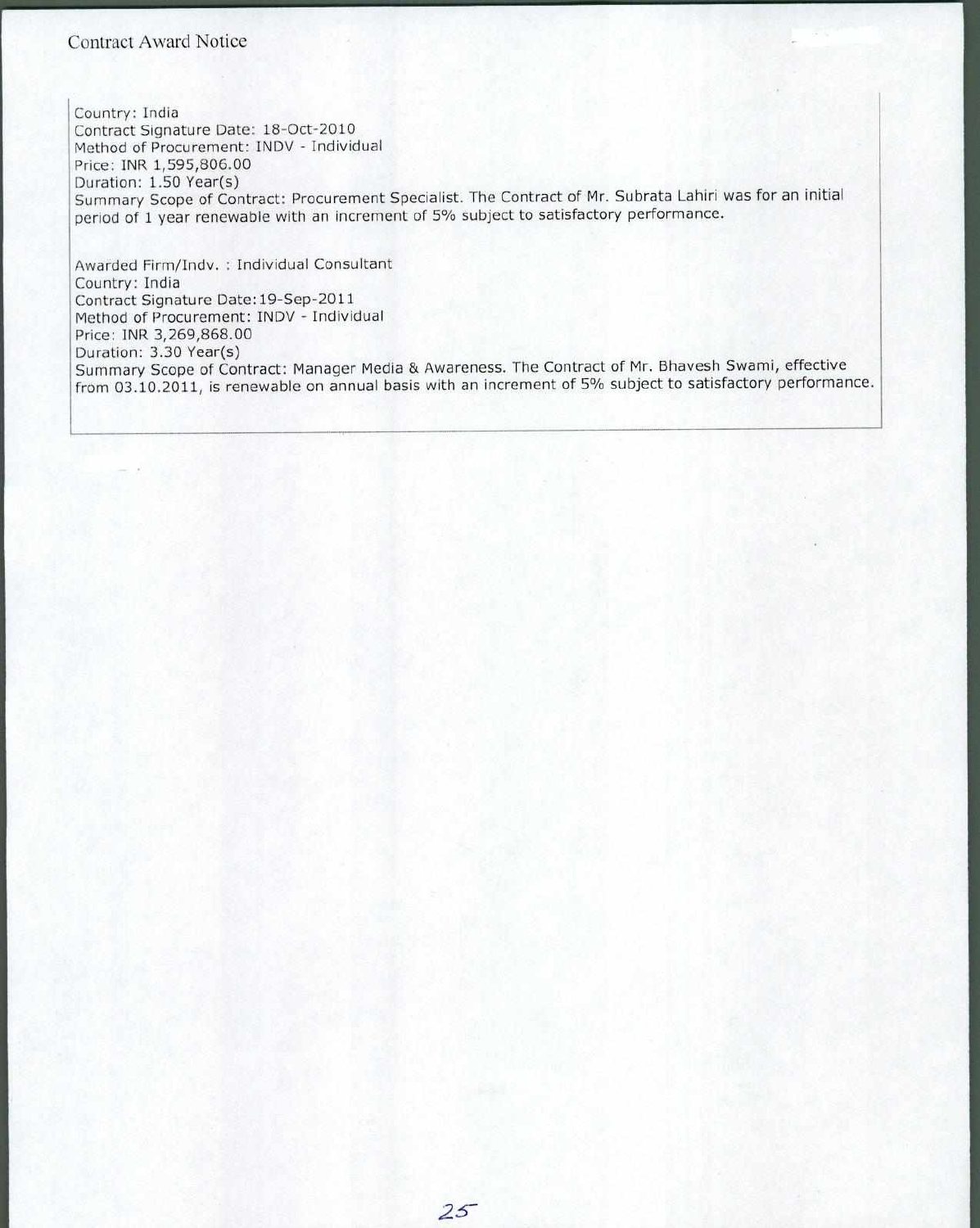The World Fants Stores

# Client Connection

Project: P100530 - INDIA - Financing Energy Efficiency at SMEs Loan: TF 10422,TF 97126 Country: India

| General Information                 |                                                                                    |
|-------------------------------------|------------------------------------------------------------------------------------|
|                                     | Notice Type Contract Award                                                         |
| <b>Contract Reference No WBR 1</b>  |                                                                                    |
|                                     | Contract Description AGENCY FOR MARKETING AND GENERAL OUTREACH ON EE SCHEMES (BEE) |
| Language of Notice English          |                                                                                    |
|                                     | Method of Selection QBS - Quality Based Selection                                  |
| Duration of Contract 2.70 Year(s)   |                                                                                    |
| Contract Signature Date 17-Apr-2012 |                                                                                    |

| Full Official Text of the Notice<br><b>OBS Contract Award Notice</b> |                                                                              |                        |                                                                                 |                                                                                                                                                                                      |                                               |                                                       |    |
|----------------------------------------------------------------------|------------------------------------------------------------------------------|------------------------|---------------------------------------------------------------------------------|--------------------------------------------------------------------------------------------------------------------------------------------------------------------------------------|-----------------------------------------------|-------------------------------------------------------|----|
| Scope of Contract:                                                   |                                                                              | <b>Schemes</b>         | Selection of an Agency for Marketing &<br>General Outreach on Energy Efficiency |                                                                                                                                                                                      | Minimum Qualifying<br><b>Technical Score:</b> |                                                       | 75 |
| Consultants'<br>names                                                | Pvt. Ltd in<br>consortium with<br>COMFED<br>Productions Pvt.<br>Ltd.         | PricewaterhouseCoopers | The Energy and<br>Resources<br>Institute                                        | Communication<br>Management<br>Foundation in<br>consortium with<br>Greentech<br>Knowledge<br>Solutions (P)<br>Ltd., Genesis<br>Media (P) Ltd., &<br>Voice & Motion<br>Communications |                                               | Alliance for an<br><b>Energy Efficient</b><br>Economy |    |
| City/Country                                                         | Hyderabad/India                                                              |                        | New Delhi/India                                                                 | New Delhi/India                                                                                                                                                                      |                                               | New Delhi/India                                       |    |
| Status:                                                              | Awarded<br>Consultant/Firm                                                   |                        | Evaluated<br>Consultant/Firm                                                    | Evaluated<br>Consultant/Firm                                                                                                                                                         |                                               | Evaluated<br>Consultant/Firm                          |    |
| Technical<br>Score                                                   | 88.48                                                                        |                        | 81.17                                                                           | 76.48                                                                                                                                                                                |                                               | 43.25                                                 |    |
| Financial<br>Score                                                   | Not Applicable                                                               |                        | Not Applicable                                                                  | Not Applicable                                                                                                                                                                       |                                               | Not Applicable                                        |    |
| Combined<br>Score                                                    | Not Applicable                                                               |                        | Not Applicable                                                                  | Not Applicable                                                                                                                                                                       |                                               | Not Applicable                                        |    |
| Criteria                                                             |                                                                              |                        |                                                                                 |                                                                                                                                                                                      |                                               |                                                       |    |
| <b>Specific</b><br>Experience                                        | 9.00                                                                         |                        | 9.00                                                                            | 8.67                                                                                                                                                                                 |                                               | 7.00                                                  |    |
| Work Plan &<br>Methodology                                           | 41.00                                                                        |                        | 35.50                                                                           | 34.50                                                                                                                                                                                |                                               | 24.75                                                 |    |
| <b>Key Experts</b>                                                   | 25.48                                                                        |                        | 24.50                                                                           | 22.81                                                                                                                                                                                |                                               | 5.50                                                  |    |
| Training                                                             | 13.00                                                                        |                        | 12.17                                                                           | 10.50                                                                                                                                                                                |                                               | 6.00                                                  |    |
| Local input                                                          | Not Applicable                                                               |                        | Not Applicable                                                                  | Not Applicable                                                                                                                                                                       |                                               | Not Applicable                                        |    |
| Price as read<br>out<br>Final<br>Evaluation<br>Price                 | public opening)<br>INR 2.48,07,353<br>(inclusive of all<br>taxes and levies) | Not Applicable (non    | Not Applicable                                                                  | Not Applicable                                                                                                                                                                       |                                               | Not Applicable                                        |    |
| Final<br>Negotiated                                                  | <b>INR</b><br>1,90,77,709.00                                                 |                        | Not Applicable                                                                  | Not Applicable                                                                                                                                                                       |                                               | Not Applicable                                        |    |